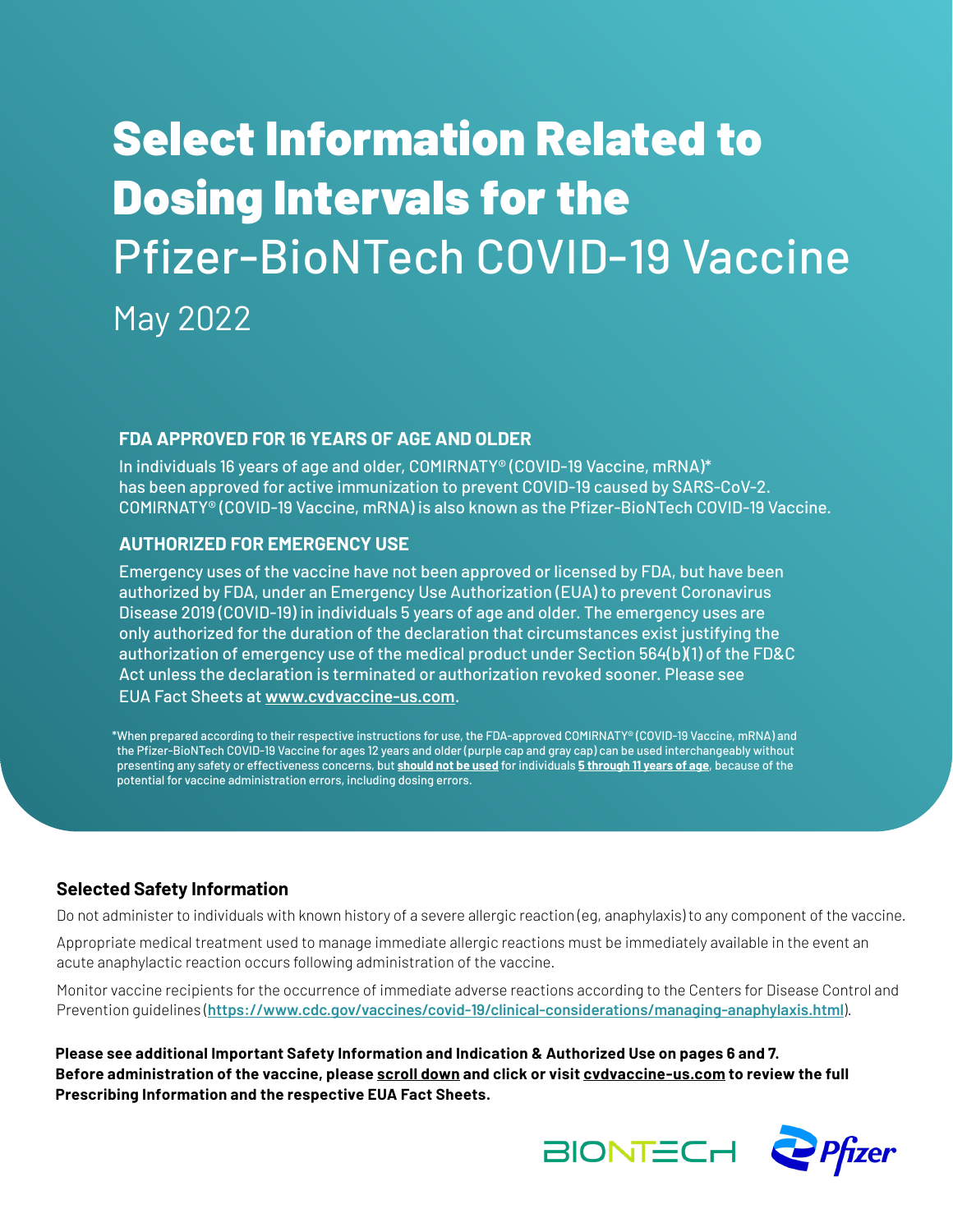### **Pfizer-BioNTech COVID-19 Vaccine Primary Series Interval**

*NOTE: For some populations, FDA-approved/authorized dosing intervals differ from CDC Interim Clinical Considerations for Use of COVID-19 Vaccines in the US, as specified below.*

| <b>EUA Fact Sheets for Vaccination Providers:</b><br>Dosing Intervals for Primary Series for the Eligible General Population <sup>1-3</sup><br>The Pfizer-BioNTech COVID-19 Vaccine is FDA-authorized in people ages 5 years and older as<br>a 2-dose primary series, with an interval of 3 weeks between doses. |            |                                  |  |  |
|------------------------------------------------------------------------------------------------------------------------------------------------------------------------------------------------------------------------------------------------------------------------------------------------------------------|------------|----------------------------------|--|--|
|                                                                                                                                                                                                                                                                                                                  |            |                                  |  |  |
| <b>Primary vaccination</b><br>Pfizer-BioNTech                                                                                                                                                                                                                                                                    | 5-11 years | <b>Primary series</b><br>3 weeks |  |  |

### **Selected Safety Information**

Postmarketing data demonstrate increased risks of myocarditis and pericarditis, particularly within 7 days following the second dose. The observed risk is higher among males under 40 years of age than among females and older males. The observed risk is highest in males 12 through 17 years of age. Although some cases required intensive care support, available data from short-term follow-up suggest that most individuals have had resolution of symptoms with conservative management. Information is not yet available about potential long-term sequelae. The CDC has published considerations related to myocarditis and pericarditis after vaccination, including for vaccination of individuals with a history of myocarditis or pericarditis (**https://www.cdc.gov/vaccines/covid-19/clinical-considerations/myocarditis.html**).

Syncope (fainting) may occur in association with administration of injectable vaccines, in particular in adolescents. Procedures should be in place to avoid injury from fainting.

Immunocompromised persons, including individuals receiving immunosuppressant therapy, may have a diminished immune response to the vaccine.

The vaccine may not protect all vaccine recipients.

#### Primary Series Adverse Events:

In clinical studies (30 mcg modRNA) of participants 16 through 55 years of age, the most commonly reported adverse reactions (≥10%) were pain at the injection site (88.6%), fatigue (70.1%), headache (64.9%), muscle pain (45.5%), chills (41.5%), joint pain (27.5%), fever (17.8%), and injection site swelling (10.6%).

In clinical studies (30 mcg modRNA) of participants 56 years of age and older, the most commonly reported adverse reactions (≥10%) were pain at the injection site (78.2%), fatigue (56.9%), headache (45.9%), muscle pain (32.5%), chills (24.8%), joint pain (21.5%), injection site swelling (11.8%), fever (11.5%), and injection site redness (10.4%).

In a clinical study (30 mcg modRNA) of adolescents 12 through 15 years of age, adverse reactions following the administration of the primary series included pain at the injection site (90.5%), fatigue (77.5%), headache (75.5%), chills (49.2%), muscle pain (42.2%), fever (24.3%), joint pain (20.2%), injection site swelling (9.2%), injection site redness (8.6%), lymphadenopathy (0.8%), and nausea (0.4%).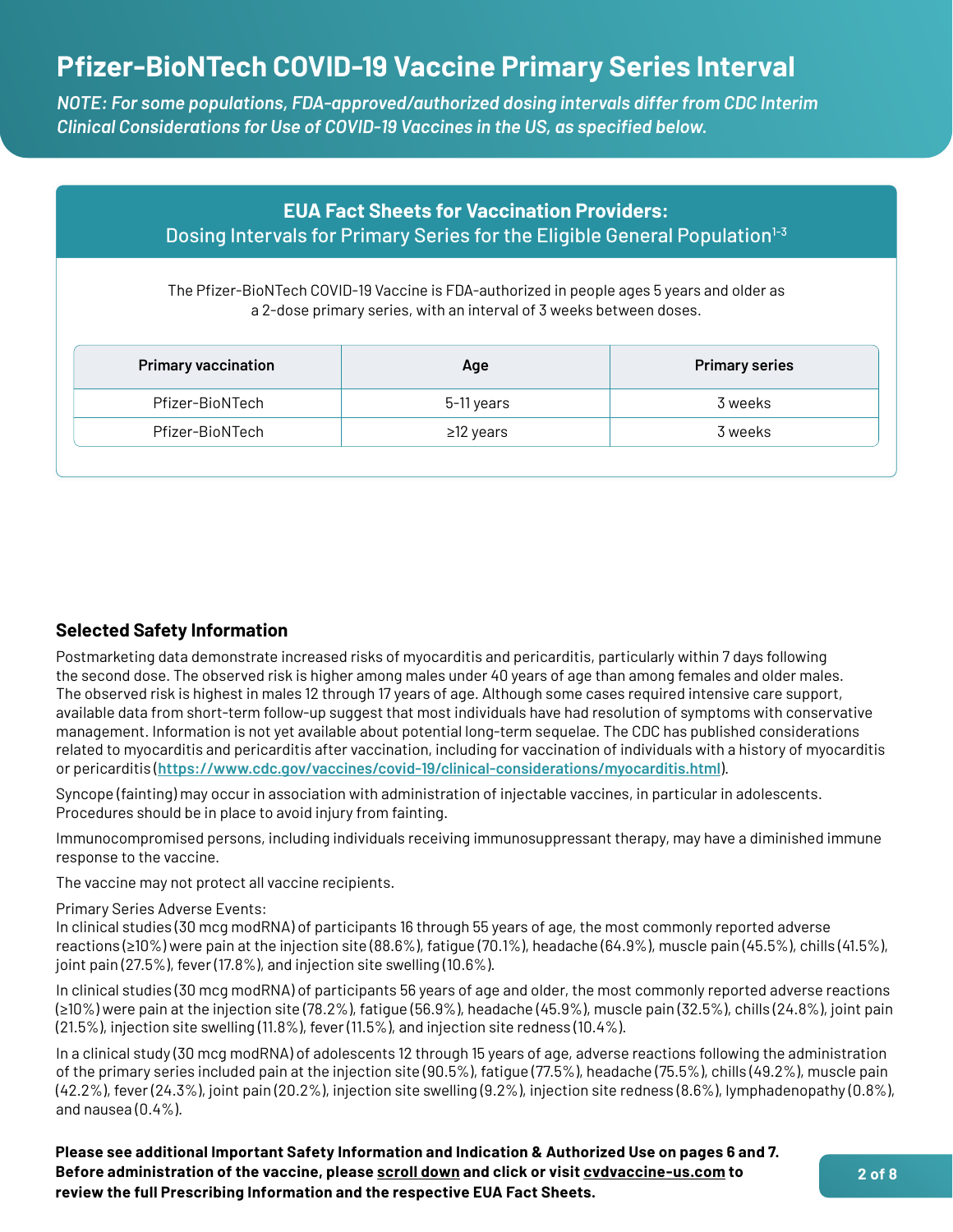# **Pfizer-BioNTech COVID-19 Vaccine Primary Series Interval (cont'd)**

*NOTE: For some populations, FDA-approved/authorized dosing intervals differ from CDC Interim Clinical Considerations for Use of COVID-19 Vaccines in the US, as specified below.*

### **Select CDC Considerations for Intervals for mRNA COVID-19 Vaccine Primary Series<sup>4\*</sup>**

- The Pfizer-BioNTech COVID-19 Vaccine is FDA-approved or authorized for a 3-week interval between the first and second dose
- A 3-week interval continues to be the recommended interval for people who are moderately or severely immunocompromised, adults ages 65 years and older, and in situations when the fullest possible protection needs to be achieved sooner (eg, increased concern about COVID-19 community levels or an individual's higher risk for severe disease)
- mRNA COVID-19 vaccines are safe and effective at the FDA-approved or FDA-authorized intervals, but a longer interval may be considered for some populations
- While absolute risk remains small, the risk for myocarditis is higher for males ages 12-39 years, and this risk might be reduced by extending the interval between the first and second dose
- Some studies in adolescents (ages 12-17 years) and adults have shown the small risk of myocarditis associated with mRNA COVID-19 vaccines might be reduced and peak antibody responses and vaccine effectiveness may be increased with an interval longer than 4 weeks. Extending the interval beyond 8 weeks has not been shown to provide additional benefit
- There are currently no data available for children ages 11 years and younger
- **In summary, an 8-week interval may be optimal for people who are not moderately or severely immunocompromised and ages 12-64 years, especially for males ages 12–39 years**

| Primary<br>vaccination | Age group       | Number of doses in primary<br>series | Interval between 1st and<br>2nd dose |
|------------------------|-----------------|--------------------------------------|--------------------------------------|
| Pfizer-BioNTech        | 5-11 years      |                                      | 3 weeks                              |
| Pfizer-BioNTech        | $\geq$ 12 years |                                      | 3-8 weekst                           |

\*For the vaccination schedule for people who are moderately or severely immunocompromised, see table on the following page.

† An **8-week** interval may be optimal for some people ages 12 years and older, especially for males ages 12 to 39 years. A **shorter interval**  (3 weeks for Pfizer-BioNTech) between the first and second doses remains the recommended interval for people who are moderately to severely immunocompromised, adults ages 65 years and older, and in situations in which there is increased concern about COVID-19 community levels or an individual's higher risk of severe disease.

Information and table adapted from CDC Interim Clinical Considerations dated 04/21/2022.

#### **For more information please refer to the [CDC Interim Clinical Considerations](https://www.cdc.gov/vaccines/covid-19/clinical-considerations/covid-19-vaccines-us.html)**

*[By clicking this link, you will be redirected to a website that is neither owned nor controlled by Pfizer. Pfizer is not responsible for the content or services of this site.]*

**Additionally, please see the Pfizer-BioNTech COVID-19 Vaccine EUA Fact Sheets for Vaccination Providers at <https://www.cvdvaccine-us.com>**

### **Selected Safety Information**

In a clinical study (10 mcg modRNA) in children 5 through 11 years of age, adverse reactions following administration of any primary series dose included pain at the injection site (84.3%), fatigue (51.7%), headache (38.2%), injection site redness (26.4%), injection site swelling (20.4%), muscle pain (17.5%), chills (12.4%), fever (8.3%), joint pain (7.6%), lymphadenopathy (0.9%), nausea (0.4%), rash (0.3%), malaise (0.1%), and decreased appetite (0.1%).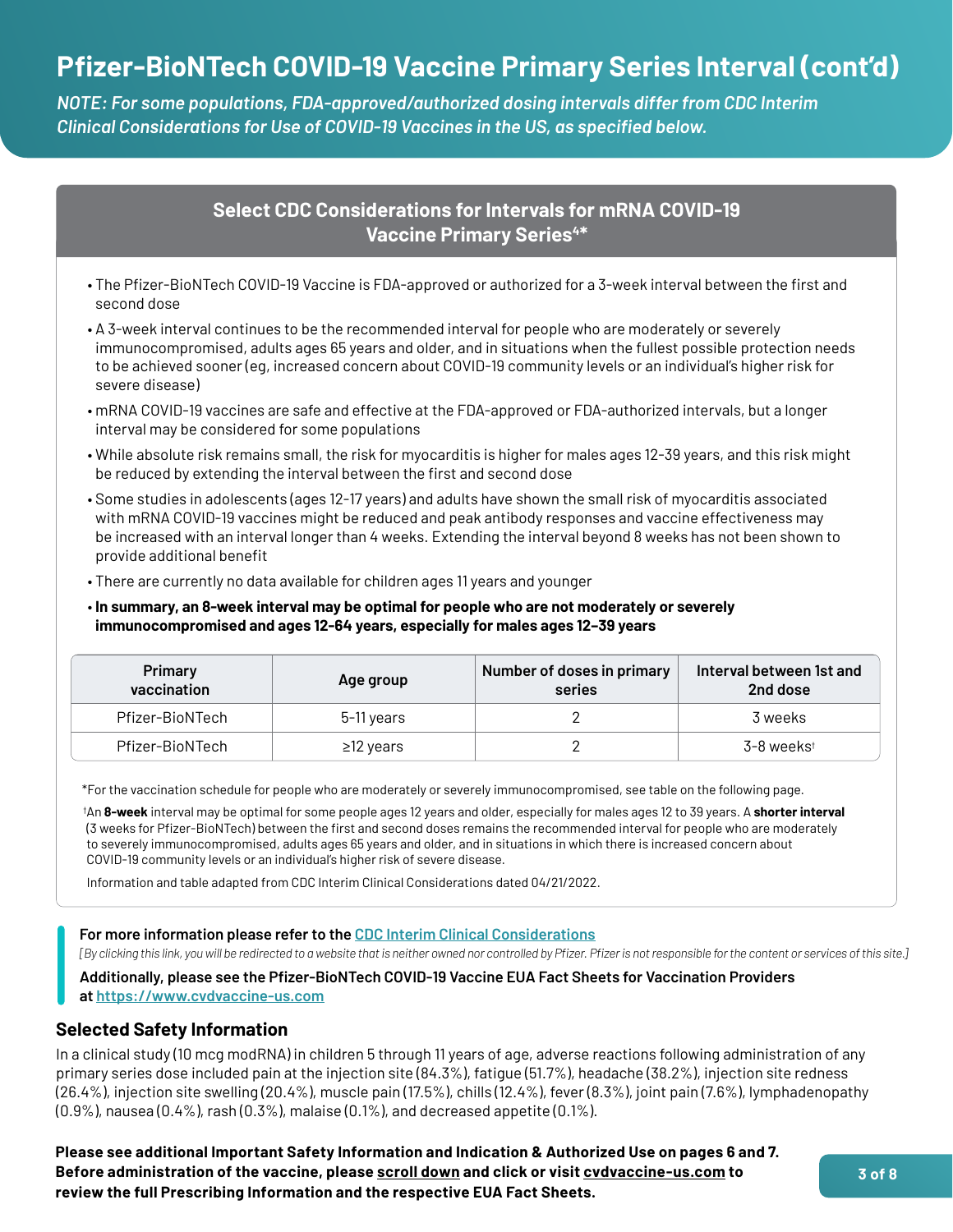# **Pfizer-BioNTech COVID-19 Vaccination for People With Moderate or Severe Immunocompromise**

*NOTE: For some populations, FDA-approved/authorized dosing intervals differ from CDC Interim Clinical Considerations for Use of COVID-19 Vaccines in the US, as specified below.*

### **EUA Fact Sheets for Vaccination Providers:** Dosing Intervals for the Eligible Immunocompromised Population<sup>1-3\*</sup>

**EUA Fact Sheets** state a **third primary series dose** of the vaccine at least 28 days following the second dose is authorized for administration to individuals **5 years of age and older** who have undergone **solid organ transplantation**, or who are diagnosed with conditions that are considered to have **an equivalent level of immunocompromise**.

\*Certain kinds of immunocompromise refers to individuals who have undergone solid organ transplantation, or who are diagnosed with conditions that are considered to have an equivalent level of immunocompromise.

| Primary<br>vaccination | Age group       | Authorized/<br>Recommended<br>primary series doses | Authorized/<br>Recommended<br>interval between<br>dose 1 and dose 2 | Authorized/<br>Recommended<br>interval between<br>dose 2 and dose 3 |
|------------------------|-----------------|----------------------------------------------------|---------------------------------------------------------------------|---------------------------------------------------------------------|
| Pfizer-BioNTech        | 5-11 years      |                                                    | 3 weeks                                                             | ≥28 days following<br>the second dose <sup>t</sup>                  |
| Pfizer-BioNTech        | $\geq$ 12 years |                                                    | 3 weeks                                                             | ≥28 days following<br>the second dose <sup>#</sup>                  |

EUA Fact Sheets authorize a first booster dose for individuals 12 years of age and older at least 5 months after completing a primary series, without distinguishing among individuals based on risk. EUA Fact Sheets authorize a second booster dose for individuals 50 years of age and older and select individuals 12 years of age with certain types of immunocompromise at least 4 months after receipt of a first booster dose.

† At least 28 days following the second dose is authorized for administration to individuals 5 through 11 years of age who have undergone solid organ transplantation or who are diagnosed with conditions that are considered to have an equivalent level of immunocompromise.

‡ Certain kinds of immunocompromise refers to individuals who have undergone solid organ transplantation or who are diagnosed with conditions that are considered to have an equivalent level of immunocompromise.

**For more information please refer to the [CDC Interim Clinical Considerations](https://www.cdc.gov/vaccines/covid-19/clinical-considerations/covid-19-vaccines-us.html)**

*[By clicking this link, you will be redirected to a website that is neither owned nor controlled by Pfizer. Pfizer is not responsible for the content or services of this site.]*

**Additionally, please see the Pfizer-BioNTech COVID-19 Vaccine EUA Fact Sheets for Vaccination Providers at <https://www.cvdvaccine-us.com>**

### **Selected Safety Information**

Booster Dose Adverse Events:

In a clinical study (30 mcg modRNA) of participants 18 through 55 years of age, adverse reactions following administration of a booster dose were pain at the injection site (83.0%), fatigue (63.7%), headache (48.4%), muscle pain (39.1%), chills (29.1%), joint pain (25.3%), lymphadenopathy (5.2%), nausea (0.7%), decreased appetite (0.3%), rash (0.3%), and pain in extremity (0.3%).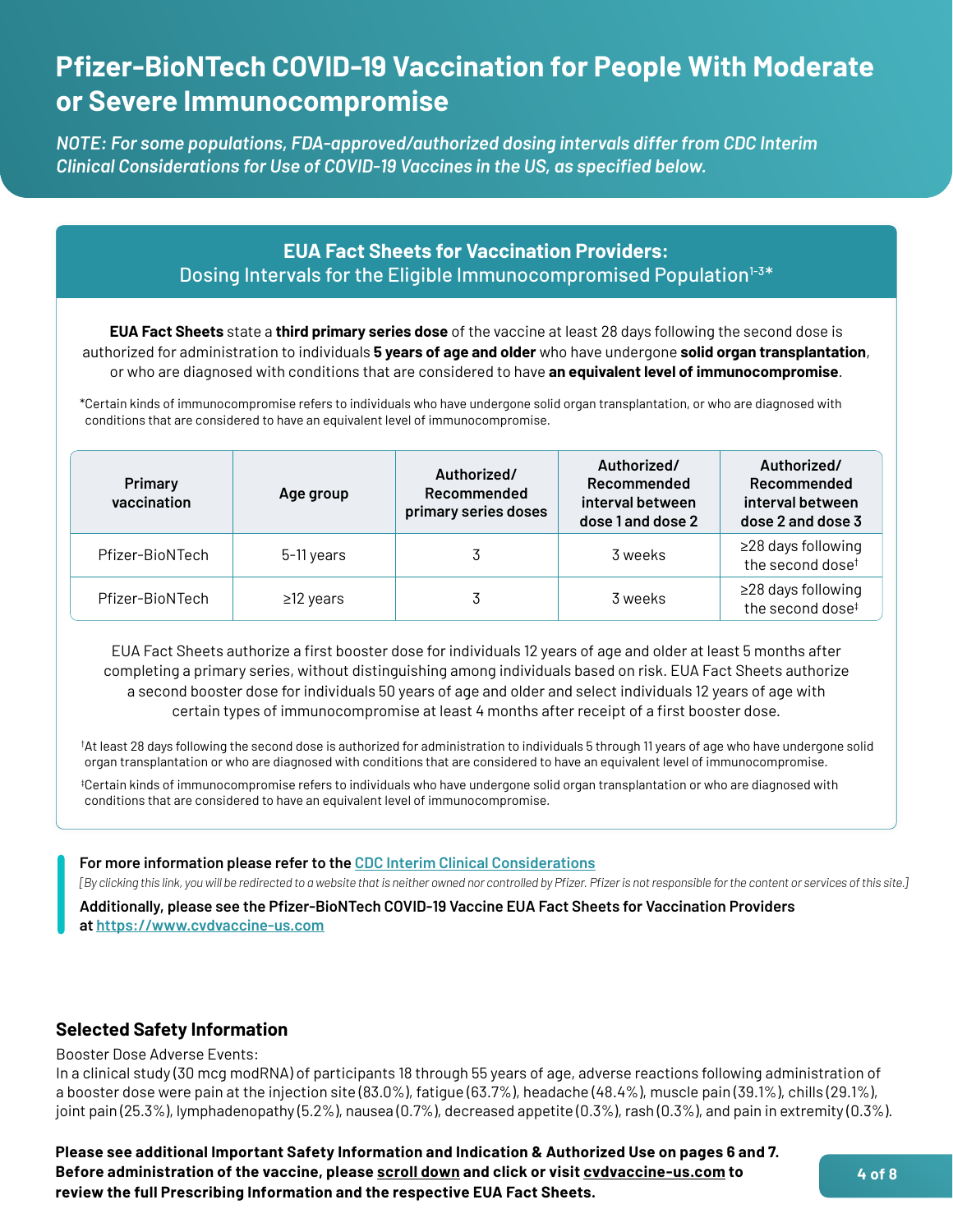# **Pfizer-BioNTech COVID-19 Vaccination for People With Moderate or Severe Immunocompromise**

*NOTE: For some populations, FDA-approved/authorized dosing intervals differ from CDC Interim Clinical Considerations for Use of COVID-19 Vaccines in the US, as specified below.*

### **Select CDC Considerations for Intervals for mRNA COVID-19 Vaccine Primary Series for Moderately or Severely Immunocompromised Individuals4\***

For people **12 years of age and older** with **moderate or severe immunocompromise** who received an mRNA vaccine primary series, the **CDC recommends** a **booster dose at least 3 months** after the third dose in the primary series, **for a total of 4 doses**,\* preferably with an mRNA COVID-19 Vaccine.

| Primary<br>vaccination     | Age group             | <b>Number</b><br>of primary<br>vaccine doses | Number of<br>booster doses | <b>Interval</b><br>between 1st<br>and 2nd dose | <b>Interval</b><br>between 2nd<br>and 3rd dose | <b>Interval</b><br>between 3rd<br>and 4th dose |
|----------------------------|-----------------------|----------------------------------------------|----------------------------|------------------------------------------------|------------------------------------------------|------------------------------------------------|
| Pfizer-<br><b>BioNTech</b> | 5-11 years            |                                              | NА                         | 3 weeks                                        | At least<br>4 weeks                            | NА                                             |
| Pfizer-<br><b>BioNTech</b> | 12 years<br>and older |                                              | $1*$                       | 3 weeks                                        | At least<br>4 weeks                            | At least 3<br>months*                          |

\*People ages 12 years and older may choose to receive a second booster dose using an mRNA COVID-19 vaccine if it has been at least 4 months after the first booster dose, for a total of 5 doses.

Other factors that moderately or severely immunocompromised people might consider for getting the second booster dose as soon as possible include:

- Presence of other underlying medical conditions that increase the risk of severe COVID-19 disease
- Living with someone who is at increased risk for severe disease or who cannot be vaccinated due to age or contraindication
- Increased risk of exposure to SARS-CoV-2, such as through occupational, institutional, or other activities (eg, travel or large gatherings)
- Living or working in or near an area where the COVID-19 community level is medium or high or traveling to such an area

Factors that moderately or severely immunocompromised people might consider for waiting to get a second booster dose include:

- SARS-CoV-2 infection within the last 3 months
- Hesitancy about getting another recommended booster dose in the future, as a booster dose may be more important in the fall and/or if a variant-specific vaccine is needed

Information and table adapted from CDC Interim Clinical Considerations dated 04/21/2022.

### **Selected Safety Information**

Do not administer to individuals with known history of a severe allergic reaction (eg, anaphylaxis) to any component of the vaccine.

Appropriate medical treatment used to manage immediate allergic reactions must be immediately available in the event an acute anaphylactic reaction occurs following administration of the vaccine.

Monitor vaccine recipients for the occurrence of immediate adverse reactions according to the Centers for Disease Control and Prevention guidelines (**https://www.cdc.gov/vaccines/covid-19/clinical-considerations/managing-anaphylaxis.html**).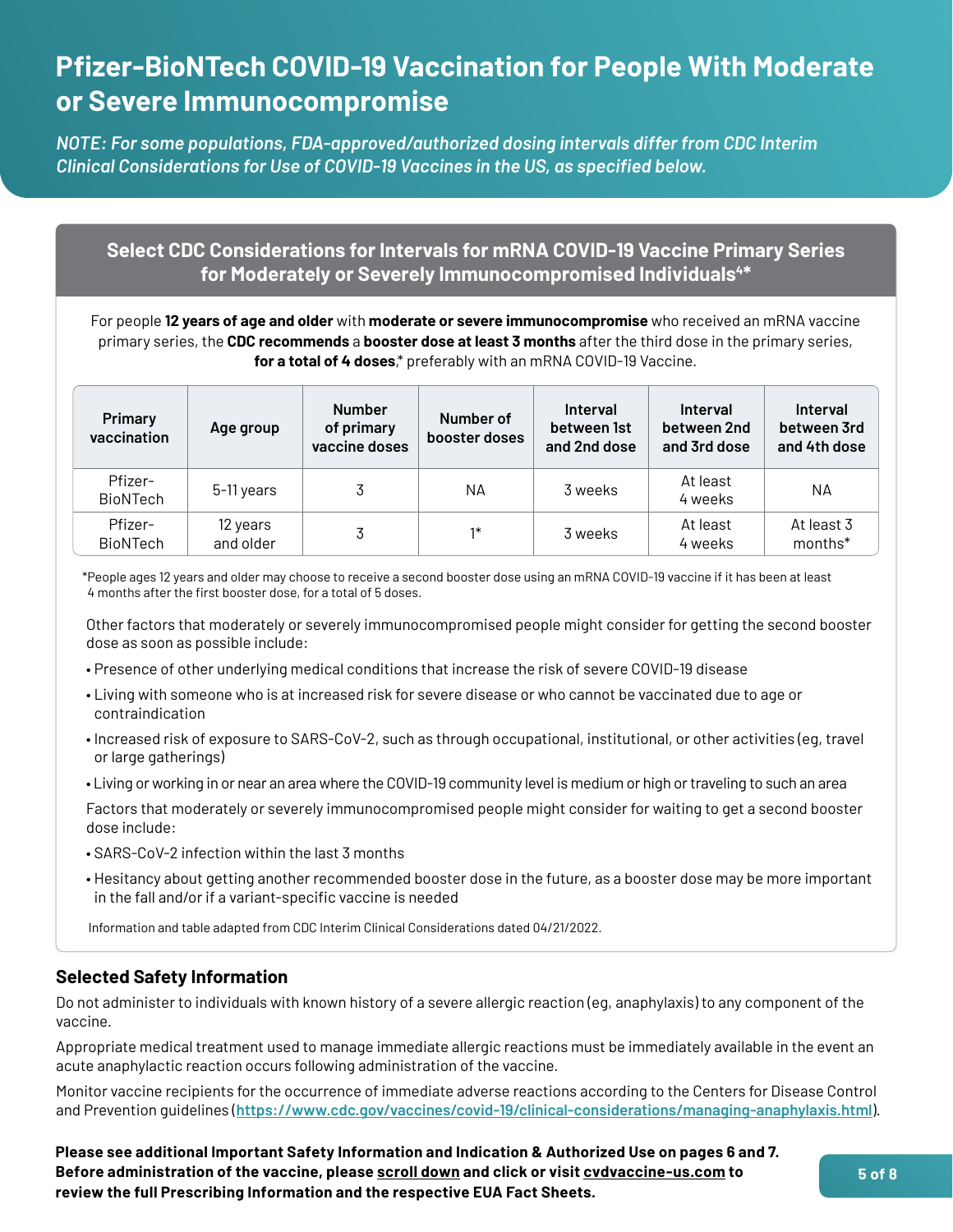### **Indication & Authorized Use**

### **Indication**

COMIRNATY® is a vaccine indicated for active immunization to prevent coronavirus disease 2019 (COVID-19) caused by severe acute respiratory syndrome coronavirus 2 (SARS-CoV-2) in individuals 16 years of age and older.

### **Interchangeability**

The FDA-approved COMIRNATY® (COVID-19 Vaccine, mRNA) and the Pfizer-BioNTech COVID-19 Vaccine for individuals 12 years of age and older (purple cap and gray cap), when prepared according to their respective instructions for use, can be used interchangeably. COMIRNATY® (COVID-19 Vaccine, mRNA) and the Pfizer-BioNTech COVID-19 Vaccine intended for individuals 12 years of age and older (purple cap and gray cap) **should not be used** for individuals **5 through 11 years of age**, because of the potential for vaccine administration errors, including dosing errors.

### **Authorized Use**

COMIRNATY® (COVID-19 Vaccine, mRNA) is authorized for emergency use to provide:

- a 2-dose 30 mcg modRNA primary series to individuals 12 through 15 years of age
- a third 30 mcg modRNA primary series dose to individuals 12 years of age and older with certain kinds of immunocompromise
- a first 30 mcg modRNA booster dose to individuals 12 years of age and older who have completed a primary series with Pfizer-BioNTech COVID-19 Vaccine or COMIRNATY® (COVID-19 Vaccine, mRNA)
- a first 30 mcg modRNA booster dose to individuals 18 years of age and older who have completed primary vaccination with another authorized or approved COVID-19 vaccine. The dosing interval for the heterologous booster dose is the same as that authorized for a booster dose of the vaccine used for primary vaccination
- a second 30 mcg modRNA booster dose to individuals 50 years of age and older who have received a first booster dose of any authorized or approved COVID-19 vaccine; and
- a second 30 mcg modRNA booster dose to individuals 12 years of age and older with certain kinds of immunocompromise and who have received a first booster dose of any authorized or approved COVID-19 vaccine

The Pfizer-BioNTech COVID-19 Vaccine has received Emergency Use Authorization (EUA) from FDA to prevent COVID-19 in individuals 5 years of age and older to provide:

- a 2-dose 10 mcg modRNA primary series to individuals 5 through 11 years of age
- a 2-dose 30 mcg modRNA primary series to individuals 12 years of age and older
- a third 10 mcg modRNA primary series dose to individuals 5 through 11 years of age who have been determined to have certain kinds of immunocompromise
- a third 30 mcg modRNA primary series dose to individuals 12 years of age and older with certain kinds of immunocompromise
- a first 30 mcg modRNA booster dose to individuals 12 years of age and older who have completed a primary series with Pfizer-BioNTech COVID-19 Vaccine or COMIRNATY® (COVID-19 Vaccine, mRNA)
- a first 30 mcg modRNA booster dose to individuals 18 years of age and older who have completed primary vaccination with another authorized or approved COVID-19 vaccine. The dosing interval for the heterologous booster dose is the same as that authorized for a booster dose of the vaccine used for primary vaccination
- a second 30 mcg modRNA booster dose to individuals 50 years of age and older who have received a first booster dose of any authorized or approved COVID-19 vaccine; and
- a second 30 mcg modRNA booster dose to individuals 12 years of age and older with certain kinds of immunocompromise and who have received a first booster dose of any authorized or approved COVID-19 vaccine

Important Safety Information continued on next page.

**Before administration of the vaccine, please [scroll down](#page-6-0) and click or visit [cvdvaccine-us.com](http://cvdvaccine-us.com) to review the full Prescribing Information and the respective EUA Fact Sheets.**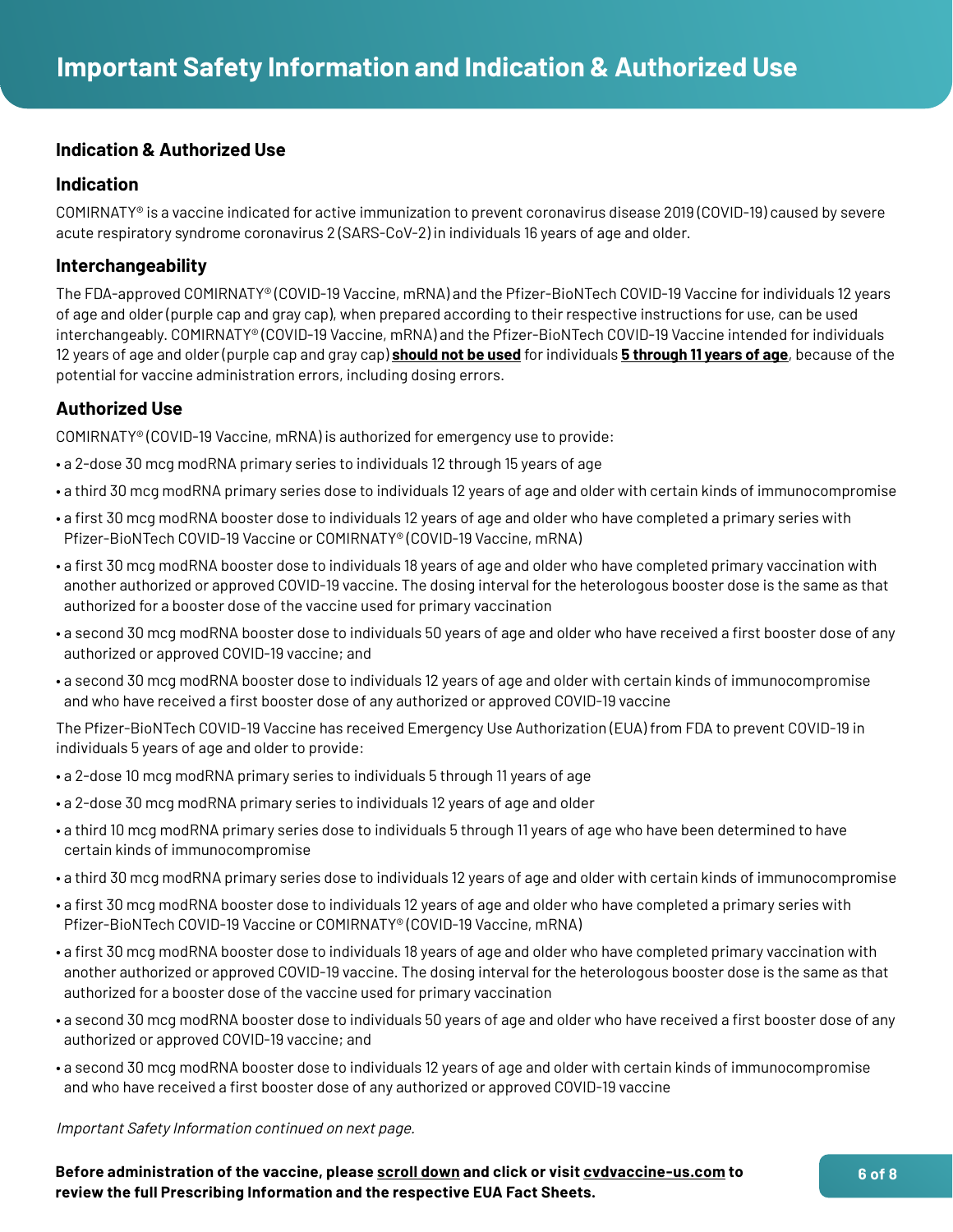### <span id="page-6-0"></span>**Important Safety Information**

Do not administer to individuals with known history of a severe allergic reaction (eg, anaphylaxis) to any component of the vaccine.

Appropriate medical treatment used to manage immediate allergic reactions must be immediately available in the event an acute anaphylactic reaction occurs following administration of the vaccine.

Monitor vaccine recipients for the occurrence of immediate adverse reactions according to the Centers for Disease Control and Prevention guidelines (**https://www.cdc.gov/vaccines/covid-19/clinical-considerations/managing-anaphylaxis.html**).

Postmarketing data demonstrate increased risks of myocarditis and pericarditis, particularly within 7 days following the second dose. The observed risk is higher among males under 40 years of age than among females and older males. The observed risk is highest in males 12 through 17 years of age. Although some cases required intensive care support, available data from short-term follow-up suggest that most individuals have had resolution of symptoms with conservative management. Information is not yet available about potential long-term sequelae. The CDC has published considerations related to myocarditis and pericarditis after vaccination, including for vaccination of individuals with a history of myocarditis or pericarditis (**https://www.cdc.gov/vaccines/covid-19/clinical-considerations/myocarditis.html**).

Syncope (fainting) may occur in association with administration of injectable vaccines, in particular in adolescents. Procedures should be in place to avoid injury from fainting.

Immunocompromised persons, including individuals receiving immunosuppressant therapy, may have a diminished immune response to the vaccine.

The vaccine may not protect all vaccine recipients.

Primary Series Adverse Events:

In clinical studies (30 mcg modRNA) of participants 16 through 55 years of age, the most commonly reported adverse reactions (≥10%) were pain at the injection site (88.6%), fatigue (70.1%), headache (64.9%), muscle pain (45.5%), chills (41.5%), joint pain (27.5%), fever (17.8%), and injection site swelling (10.6%).

In clinical studies (30 mcg modRNA) of participants 56 years of age and older, the most commonly reported adverse reactions (≥10%) were pain at the injection site (78.2%), fatigue (56.9%), headache (45.9%), muscle pain (32.5%), chills (24.8%), joint pain (21.5%), injection site swelling (11.8%), fever (11.5%), and injection site redness (10.4%).

In a clinical study (30 mcg modRNA) of adolescents 12 through 15 years of age, adverse reactions following the administration of the primary series included pain at the injection site (90.5%), fatigue (77.5%), headache (75.5%), chills (49.2%), muscle pain (42.2%), fever (24.3%), joint pain (20.2%), injection site swelling (9.2%), injection site redness (8.6%), lymphadenopathy (0.8%), and nausea (0.4%).

In a clinical study (10 mcg modRNA) in children 5 through 11 years of age, adverse reactions following administration of any primary series dose included pain at the injection site (84.3%), fatigue (51.7%), headache (38.2%), injection site redness (26.4%), injection site swelling (20.4%), muscle pain (17.5%), chills (12.4%), fever (8.3%), joint pain (7.6%), lymphadenopathy (0.9%), nausea (0.4%), rash (0.3%), malaise (0.1%), and decreased appetite (0.1%).

#### Booster Dose Adverse Events:

In a clinical study (30 mcg modRNA) of participants 18 through 55 years of age, adverse reactions following administration of a booster dose were pain at the injection site (83.0%), fatigue (63.7%), headache (48.4%), muscle pain (39.1%), chills (29.1%), joint pain (25.3%), lymphadenopathy (5.2%), nausea (0.7%), decreased appetite (0.3%), rash (0.3%), and pain in extremity (0.3%).

### **Please see Indication & Authorized Use on page 6.**

### **Before administration of the vaccine, please click or visit [cvdvaccine-us.com](http://cvdvaccine-us.com) to see**

Fact Sheets and Prescribing Information for individuals 12 years of age and older

**[Full Prescribing Information \(16 years of age and older\), DILUTE BEFORE USE, Purple Cap](https://labeling.pfizer.com/ShowLabeling.aspx?id=15623&format=pdf)**

**[Full Prescribing Information \(16 years of age and older\), DO NOT DILUTE, Gray Cap](https://labeling.pfizer.com/ShowLabeling.aspx?id=16351&format=pdf)**

**[EUA Fact Sheet for Vaccination Providers \(12 years of age and older\), DILUTE BEFORE USE, Purple Cap](http://labeling.pfizer.com/ShowLabeling.aspx?id=14471&format=pdf)**

**[EUA Fact Sheet for Vaccination Providers \(12 years of age and older\), DO NOT DILUTE, Gray Cap](https://labeling.pfizer.com/ShowLabeling.aspx?id=16351&format=pdf)**

### **[Recipients and Caregivers Fact Sheet](https://labeling.pfizer.com/ShowLabeling.aspx?id=14472&format=pdf) (12 years of age and older)**

Fact Sheets for individuals 5 through 11 years of age

**[EUA Fact Sheet for Vaccination Providers \(5 through 11 years of age\), DILUTE BEFORE USE, Orange Cap](http://labeling.pfizer.com/ShowLabeling.aspx?id=16073&format=pdf)**

**[Recipients and Caregivers Fact Sheet \(5 through 11 years of age\)](http://labeling.pfizer.com/ShowLabeling.aspx?id=16074&format=pdf)**